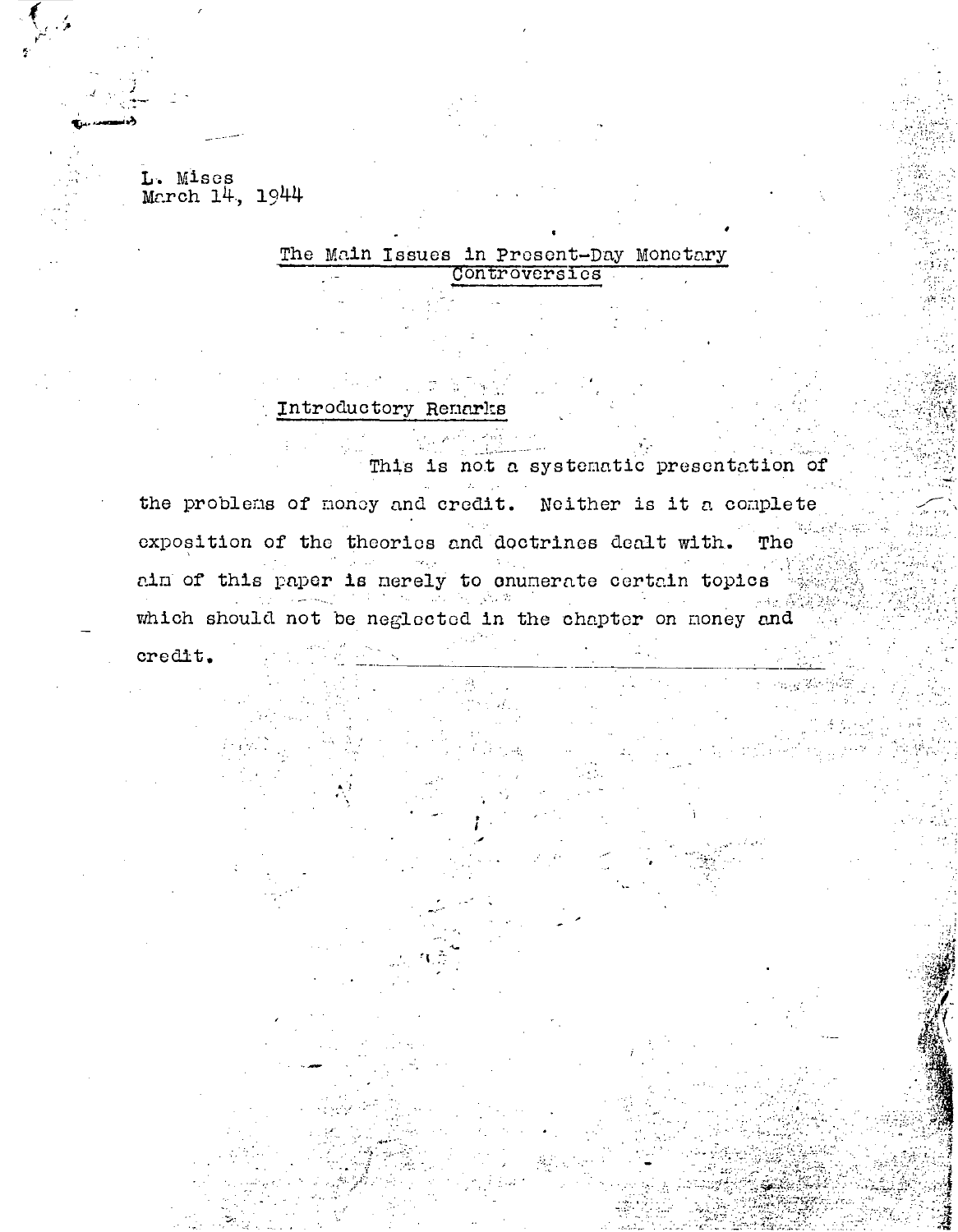### A. The Purchasing Power Controversy.

#### Is money "neutral? Ι.

The older economists believed that  $\div$  other things being equal - changes in the supply or demand of money make all commodity prices and wage rates simultaneously rise or fall in exact proportion to these changes. The price "level" changes, but the relations among the prices of individual commodities and services remain the same. Those mathematical economists whose theorising culminates in the formulation of an equation of exchange still maintain this thesis.

Modern economic analysis rejects this assumption. The changes in the supply or demand of money do not affect all individuals at the same time and to the same extent. In case of an inflation, for instance, the additional quantity of money does not find its way at first into the pockets of all individuals, not every individual of those benefited first gets the same amount, and not every individual reacts to the same additional quantity in the same way. Consequently the prices of various commodities and services rise neither at the same time nor to the same extent. This non-simultaneousness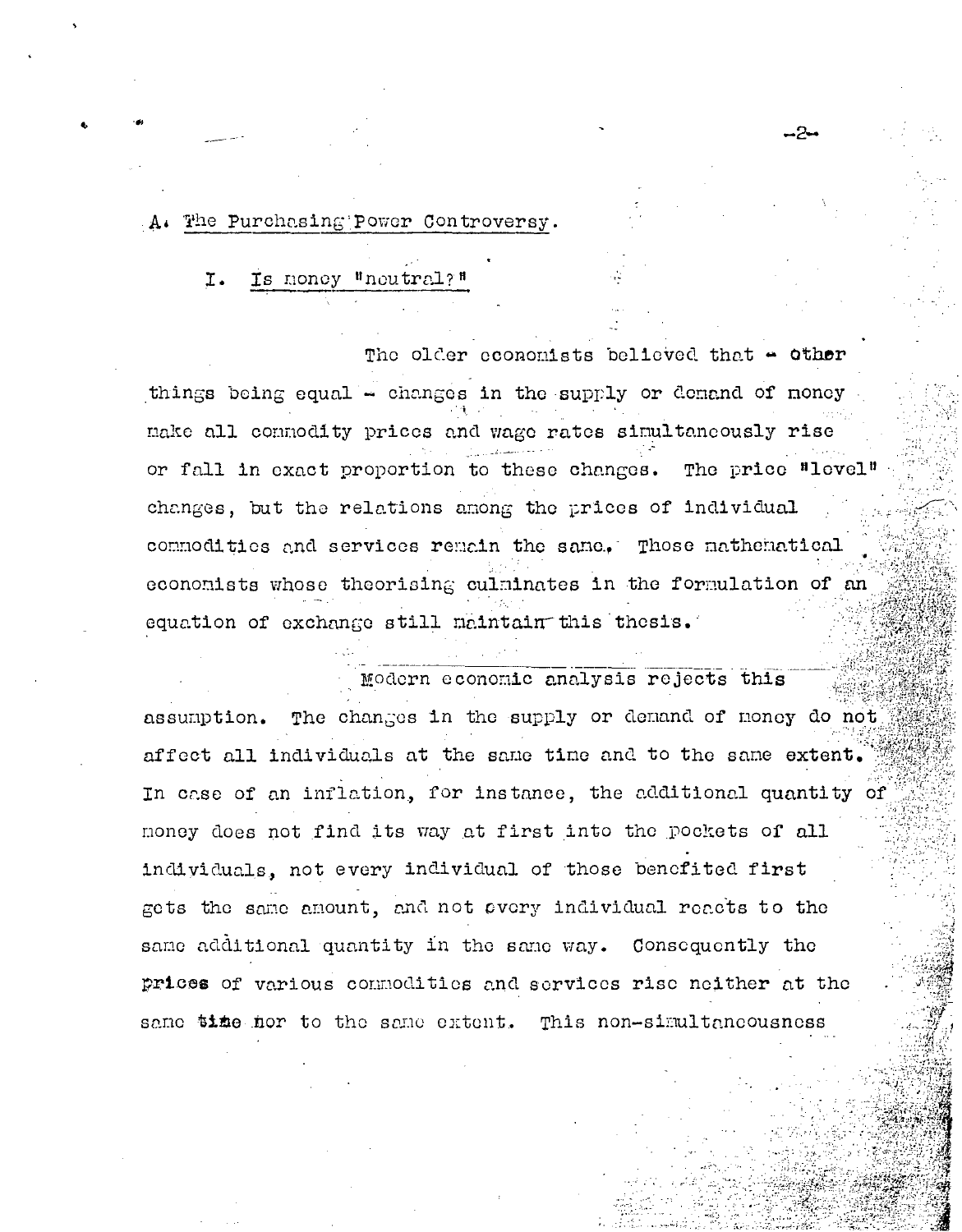and unevenness of the price changes brough about results in a shift of income and wealth from some groups of the population to other groups. Monetary fluctuations are, even apart from their repercussions on all contracts stipulating deferred payments, not neutral. They are a source of economic and social change.

 $-3-$ 

### Are changes in the purchasing power of money II. measurable?

Even if we were prepared to leave out of consideration the non-simultaneousness and unevenness of the price changes brought about by changes in the supply or demand of money, we must realize that the index-number method does not provide a faithful criterion for the measurement of changes in the purchasing-power of the monetary unit. Economic conditions are not rigid, they are  $\div$  also apart from any changes occurring in monetary matters - continuously changing. New commodities appear, old commodities disappear. The quality of the various commodities is subject to change. Tastes, wants and desires are changing and with them the valuation of the various goods. A motor-car of 1920 and a motor-car of 1940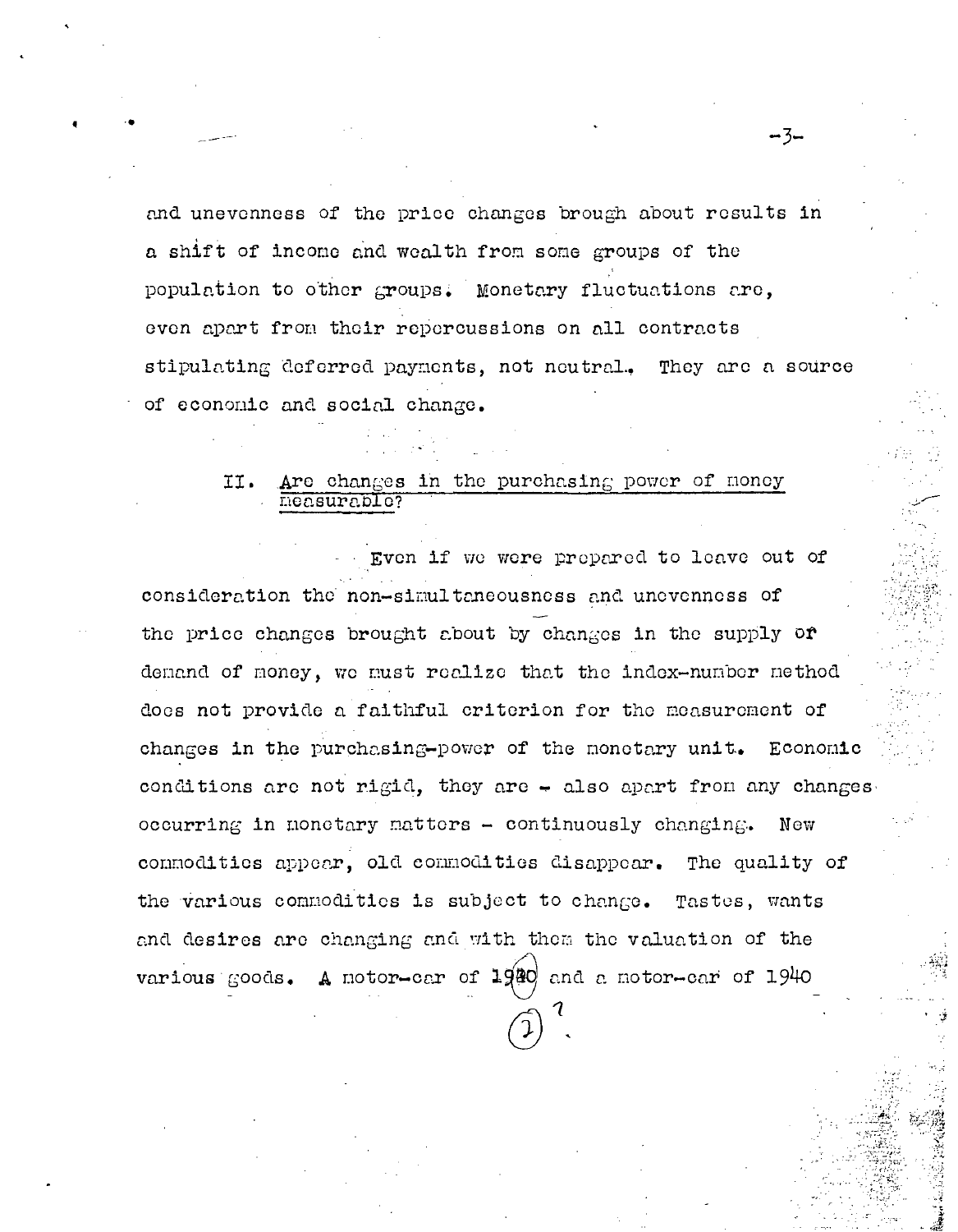are entirely different things. Where were, twenty-five years ago, vitamins, refrigerators, talking pictures? How different is the role played today in the average American household by canned food, rayon and radio sets? How much do clothes and shoes change from one year to the next? Even standard foods like milk, butter, meat and vegetables have in the last decades improved in quality to such an extent that it is impermissible to take them as equivalent with those marketed in the past. A method which tacitly assumes that nothing else had changed in the economic system than the quantity of money available is utterly illusory. The chairman of our committee has provided us with the results of an investigation undertaken in his corporation. According to this information only a fraction of the products manufactured today are of the same kind as the goods manufactured a few years ago. This is a typical case, more or less representative for all American processing industries.

•

 $\mathbf{v}$ 

/ I

> Besides, mathematics provide us with various methods for the computation of averages from a given set of figures. Each of these methods has, with regard to the problem in question, some merits and some defects. Each of them yields different results. As it is impossible to declare one of these methods as the only adequate one and to discard all the others as manifestly unsuitable, it is obvious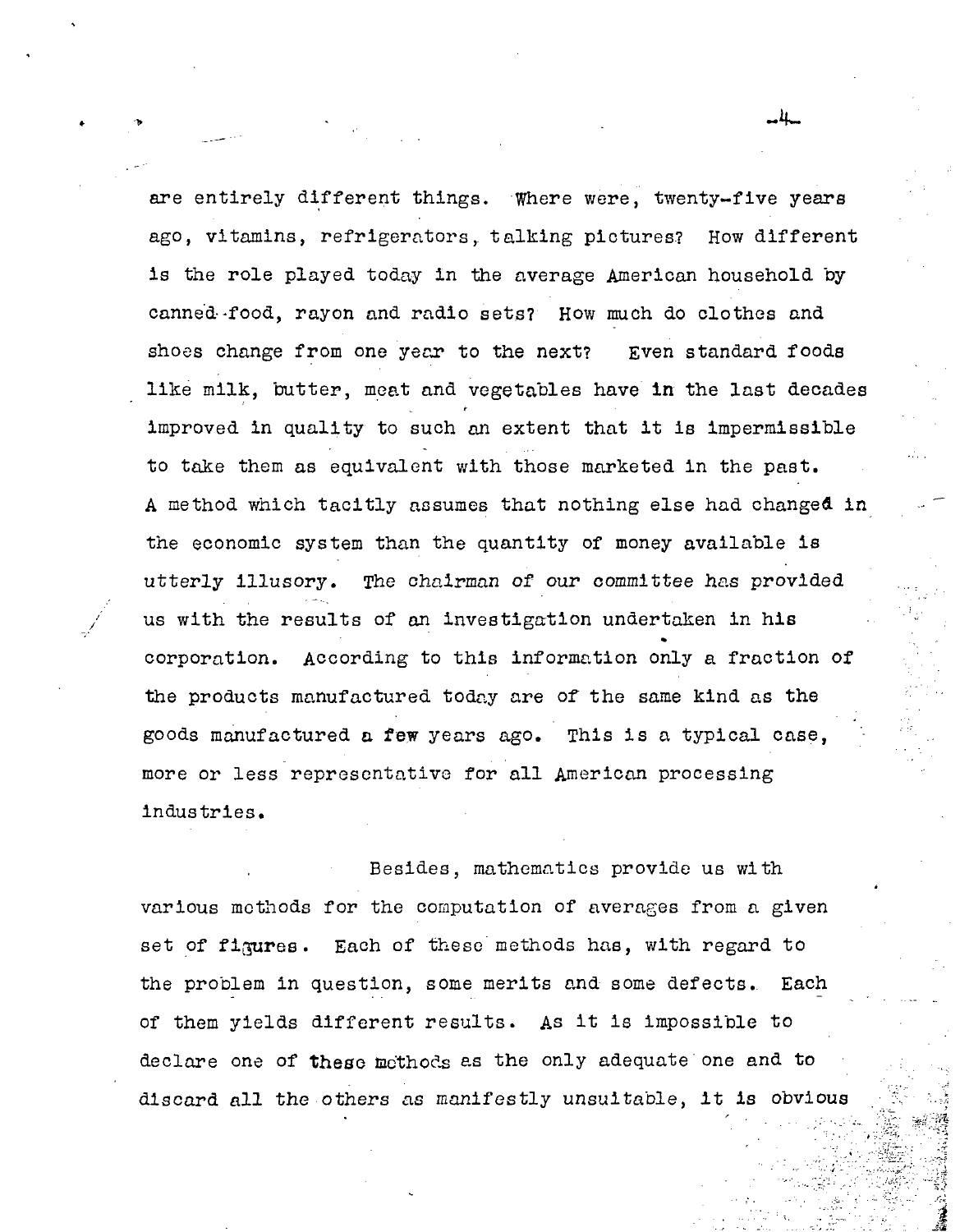that the index number approach does not provide an undisputable and incontested solution. That could command general recognition

# III. Is i:t possible to adjust monetary manipulation to a non-arbitrary standard?

The advocates of a manipulated currency pretend to aim at the stability of the monetary unit's purchasing power. They fail, however, to realize that in a changing economic world the concept of stable purchasing power is devoid of any real meaning.

The three main objections to be raised against the proposals for a manipulated currency are:

*e..* The various methods suggested for a measurement of changes in the monetary unit<sup>1</sup>s purchasing power are arbitrary. Their results are contested by nll those whose material interests would be hurt if they were to be used as a basis of monetary manipulation. In advocating the application of a certain index number system the results of which happen at the moment to provide a quasi-scientific justification of their particular interests, every pressure group and political party will always be in a position to cite the doctrine of some economists and statisticians. On the other hand their adversaries will quote dissenting opinions of no less renowned experts. There is no

-5-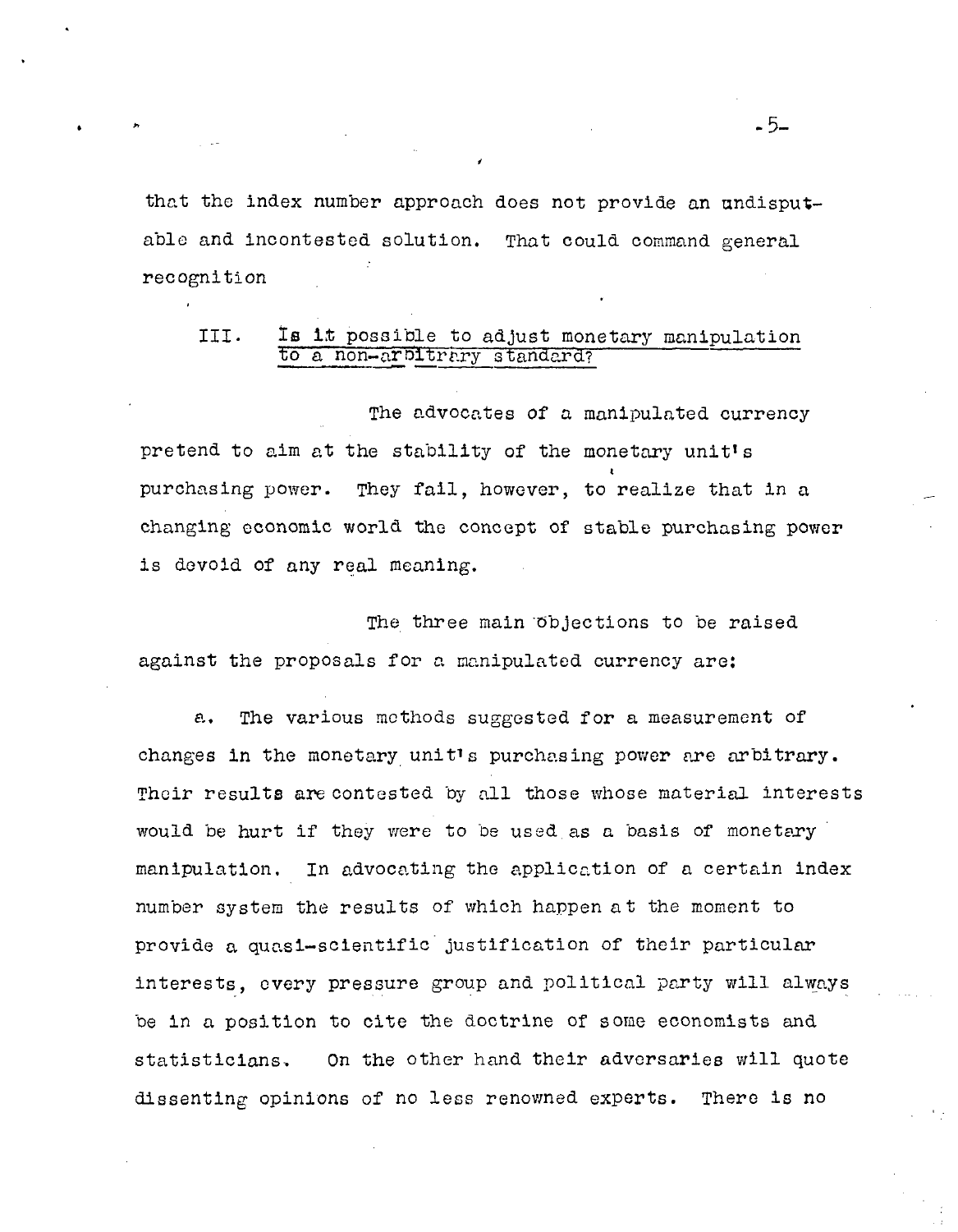means to free a tabular standard arbitrary and party-riden bins. standard  $\lambda$ from the faults of purely

 $, \nabla$ 

b. It is impossible to know beforehand to what extent and at what date a definate amount of inflation or deflation (increase or reduction in the quantity of money and credit) will increase or reduce the prices of various commodities and services.

c. Apart from other deficiencies the proposals for stabilization are faulty because they arc based on the idea of money's neutrality. They all suggest methods to undo changes in purchasing power already effected. If there has been an inflation, they wish to deflate to the same extent and vice versa. They do not realize that by this procedure they do not undo the social consequences (i.e., the shift of income and wealth from some groups to others) but simply add to then tho social consequences of a new change. If a man has been hurt by being run over by an automobile it is no remedy to let the car go back over him in the opposite direction.

### IV. The case against flexible parities.

If the purchasing power of an individual country's domestic currency changes, while the other countries' currencies do not change at all or not to the same extent, foreign trade is affected. As a rule foreign exchange rates

\_6\_

e fi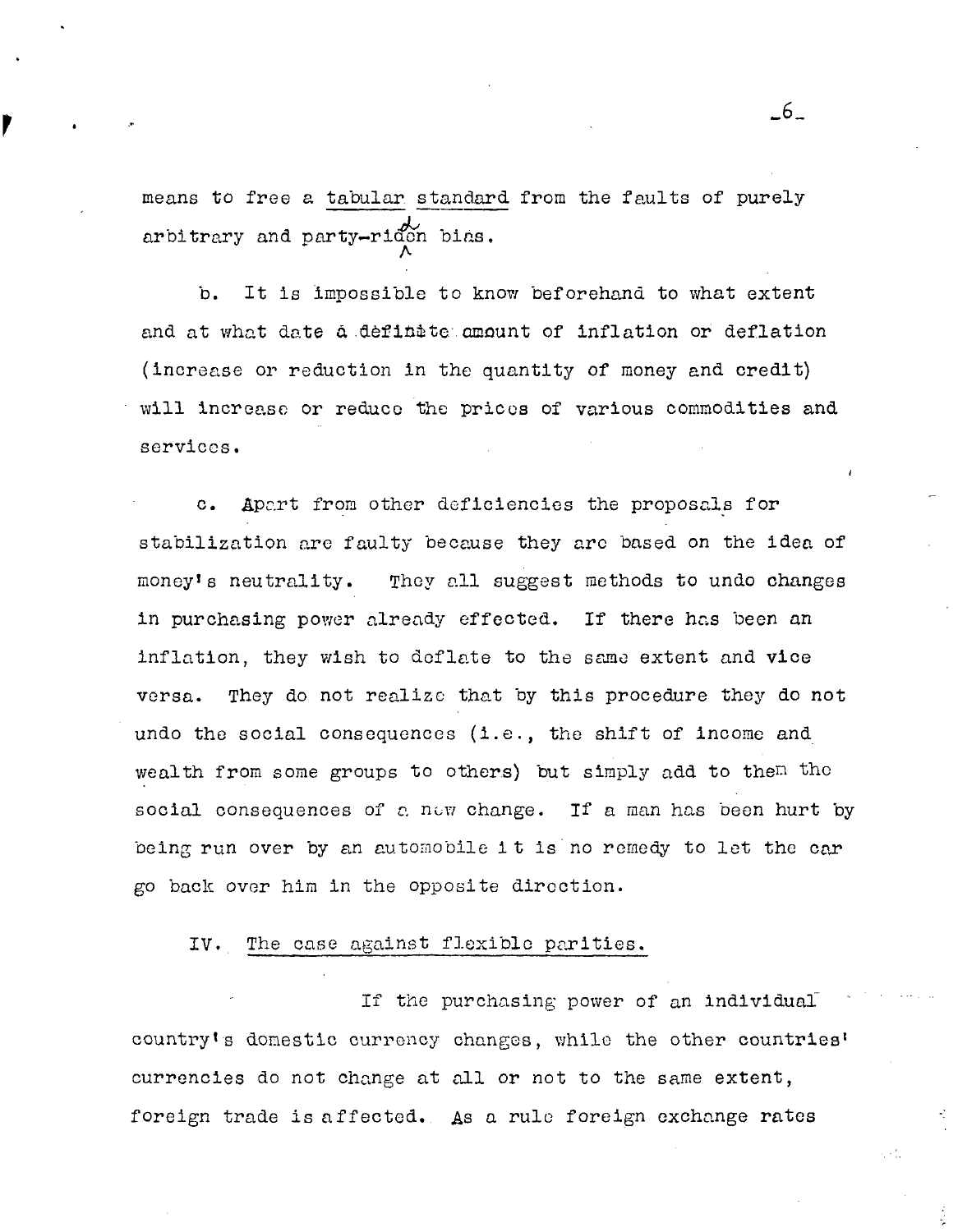are at an early stage of the inflationary or deflationary process adjusted to the new state of domestic money supply, while the prices of some commodities and services still lag behind for a time. As long as the inflationary or deflationary changes have not exhausted all their effects on the structure of prices, the comparatively low or high state of some prices results - in the case of inflation - in encouraging exports and discouraging imports, and - in case of deflation - in encouraging imports and discouraging exports. From the viewpoint of mercantilist fallacies a fall of the domestic monetary unit's purchasing power is therefore considered as a very fortunate occurrence.

What really happens is this: the country exports more than it did before and it gets, as compensation for these increased exports, a smaller amount of foreign products. Exports are, as it were, subsidized and imports penalized to the burden of the natives. The inflation is by and large, tantamount to altax imposed upon the domestic consumers in order to cheapen the consumption of domestic products by foreigners.

Mowadays currency devaluation is mostly advocated as a remedy against the rigidity of wage rates. People are afraid of fighting openly the inappropriate policies of labor unions. They resort to an indirect attack. They

 $-7-$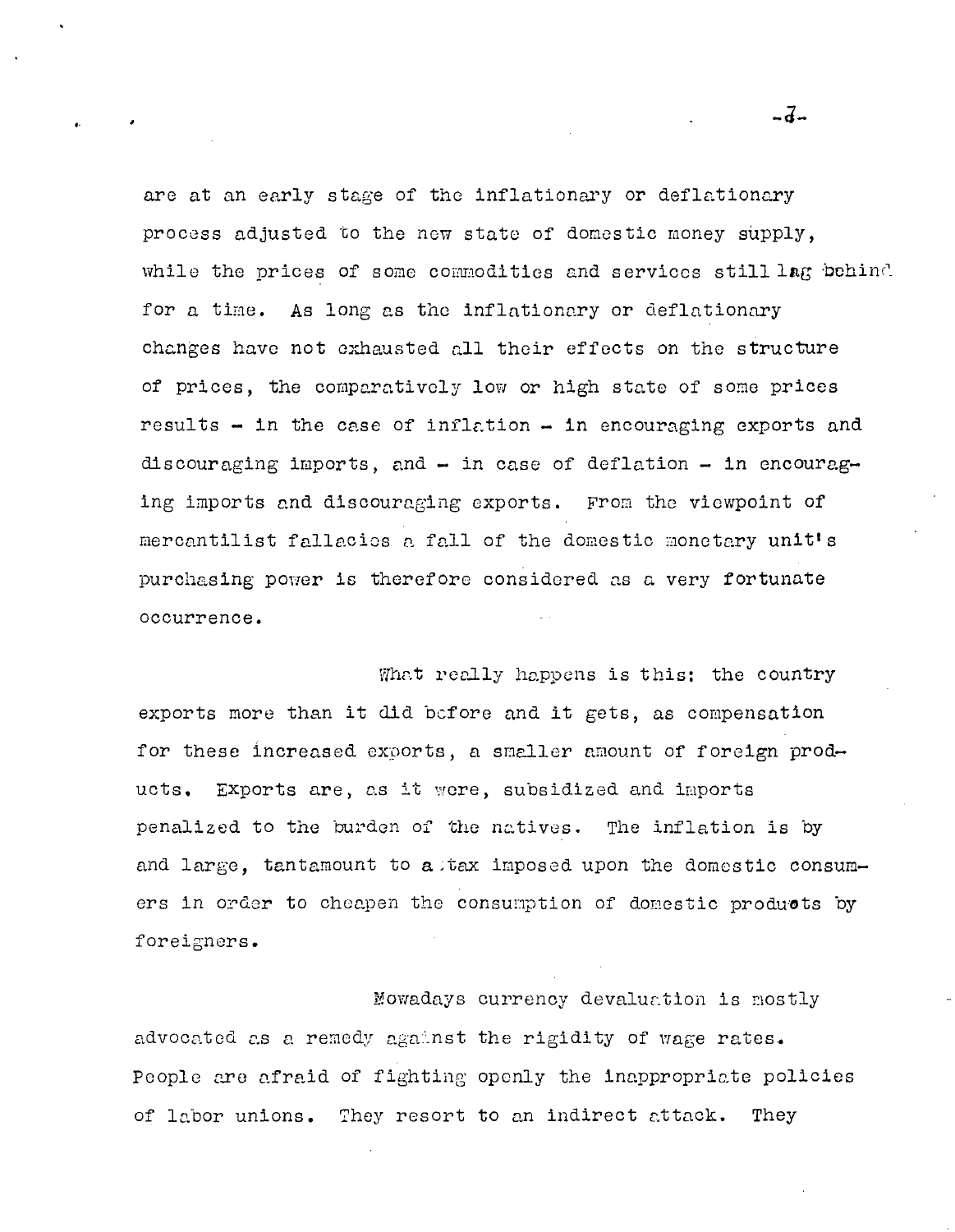hope that currency devaluation will, notwithstanding the rise of domestic commodity prices, not raise money wage rates and thus reduce real wage rates. Lord Keynes believes, that "a gradual and automatic lowering of real wages as a result of rising prices" would not be"strongly resisted"by labor. He does not see that wage rates are rigid only on the downside, not on the upside, too.

#### The case for the gold standard. v.

The gold standard is not perfect. NO human institution is.

The main argument in favor of the gold standard is that it renders the formation of the monetary unit's purchasing power independent of arbitrary action on the part of governments, political parties and pressure groups. It places a check upon inflationary policies. And is the only standard which can possibly become an international, a world standard.

#### The Credit Controversy. в.

 $I \cdot$ The Banking Principle.

Some economists of the Banking School ventured to deny flatly that changes in the quantity of money available can affect prices and interest rates. They

- ರಿ-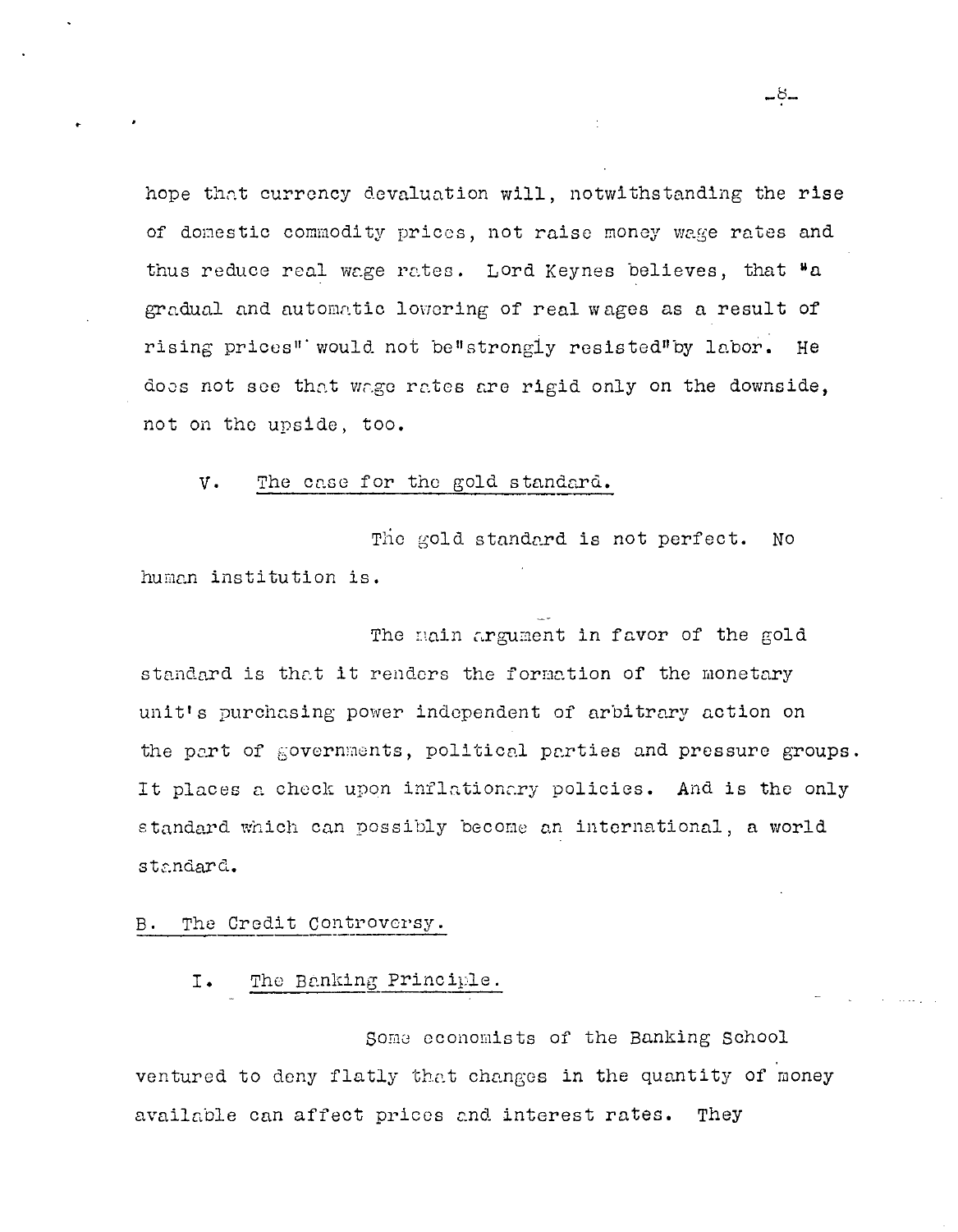introduced into their reasoning "hoards" as a deus ex machina. The amount of money kept in these mythical hoards changes in such a way as to neutralize automatically changes in the quantity of money. A surplus of money is swallowed by these hoards; a deficiency of money is made good by a restriction of the amount hoarded. This fable has been long since abandoned.

The bulk of the older Banking School economists and all contemporary representatives of this school do not deny that an increase in the quantity of money (metallic money, government paper money, unredeemable bank notes and deposit currency) must - other things being equal - result in a general rise of prices. The core of their teachings is: Short term credits granted on the part of commercial banks out of bank notes or deposits created for this purpose do not affect prices and interest rates provided they do not exceed "the needs of trade." Such loans provide the debtor with the funds required for the production and the marketing of goods. They are self-liquidating. If the produced raw materials are made up and sold or if the buyer of products settles his balance, the loan is paid off and the bank notes or deposits disappear again. An actual need has brought them into existence. With the cessation of this need they go off the stage. The amount of credit of this type which the market can absorb is determined by the volume of production and business

 $-9-$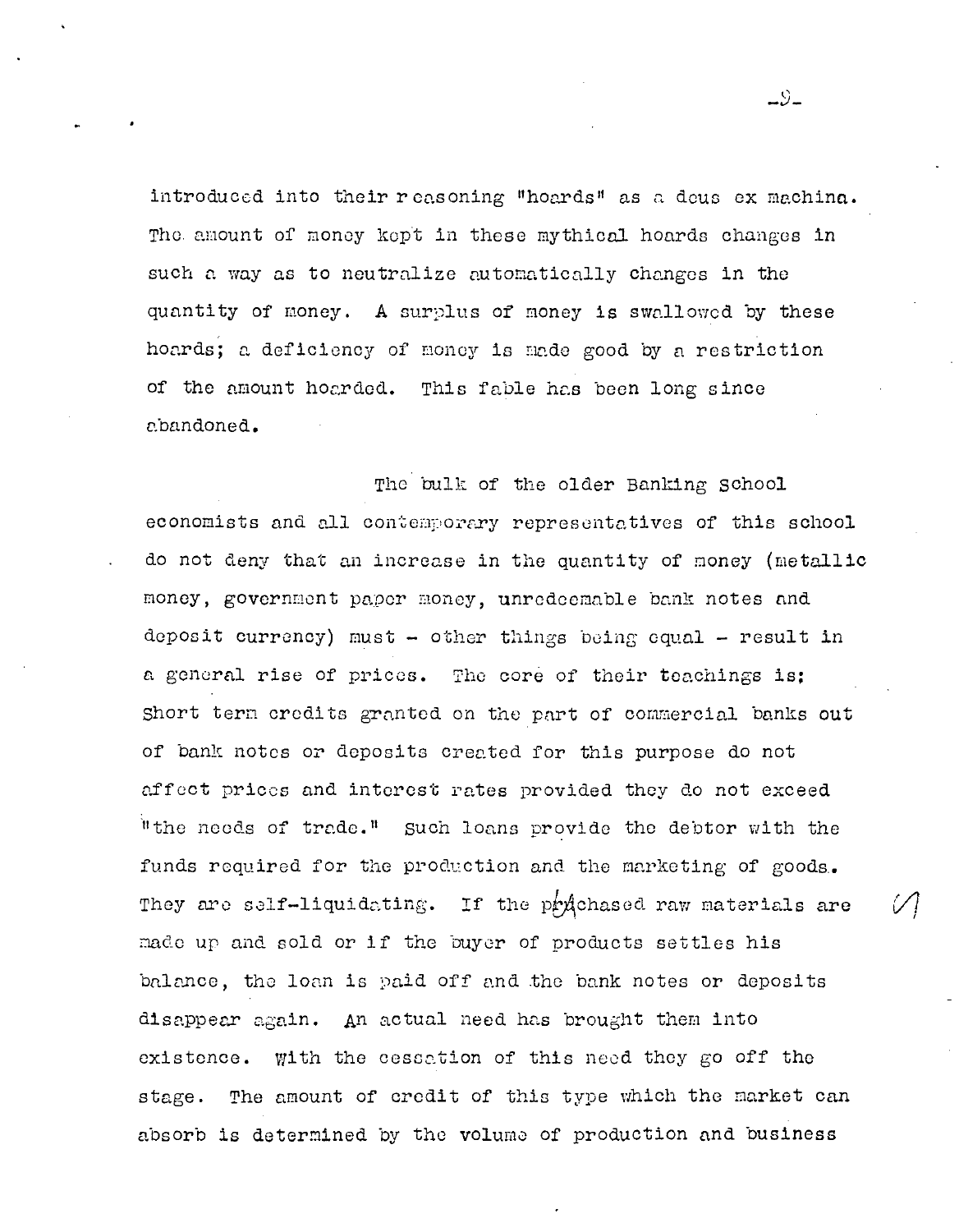activity. It is beyond the power of the banks to alter this volume. No credit expansion is to be feared if the banks strictly abide by the rule to limit their lending to satisfy the demand of producers or merchants for short term credit.

The reasoning of the Banking School misses the essential problem. It is obvious that no credit expansion takes place if the banks keep the total amount of their lending at the same level. But if a new bank enters the field or if an existing bank embarks upon the granting of additional credit above the amount of its previous credits, credit expansion results.

It is not true that the volume of credit which the banks are in a position to grant if strictly abiding by the aforementioned rules is independent of the bank's policy. The market is always in a position to absorb a surplus of credit supply. An increase in the supply of credit brings about a tendency toward a lowering of the rate of interest. With the lower rate of interest many projects appear attractive that did not appear so with a higher rate. The lowering of the rate of interest encourages the expansion of precisely those business activities which - according to the banking doctrine - are : viewed as proper instances for the granting of bank credit. Thus the credit expansion automatically increases the "needs" of the trade." It stimulates business activities because it

 $-10-$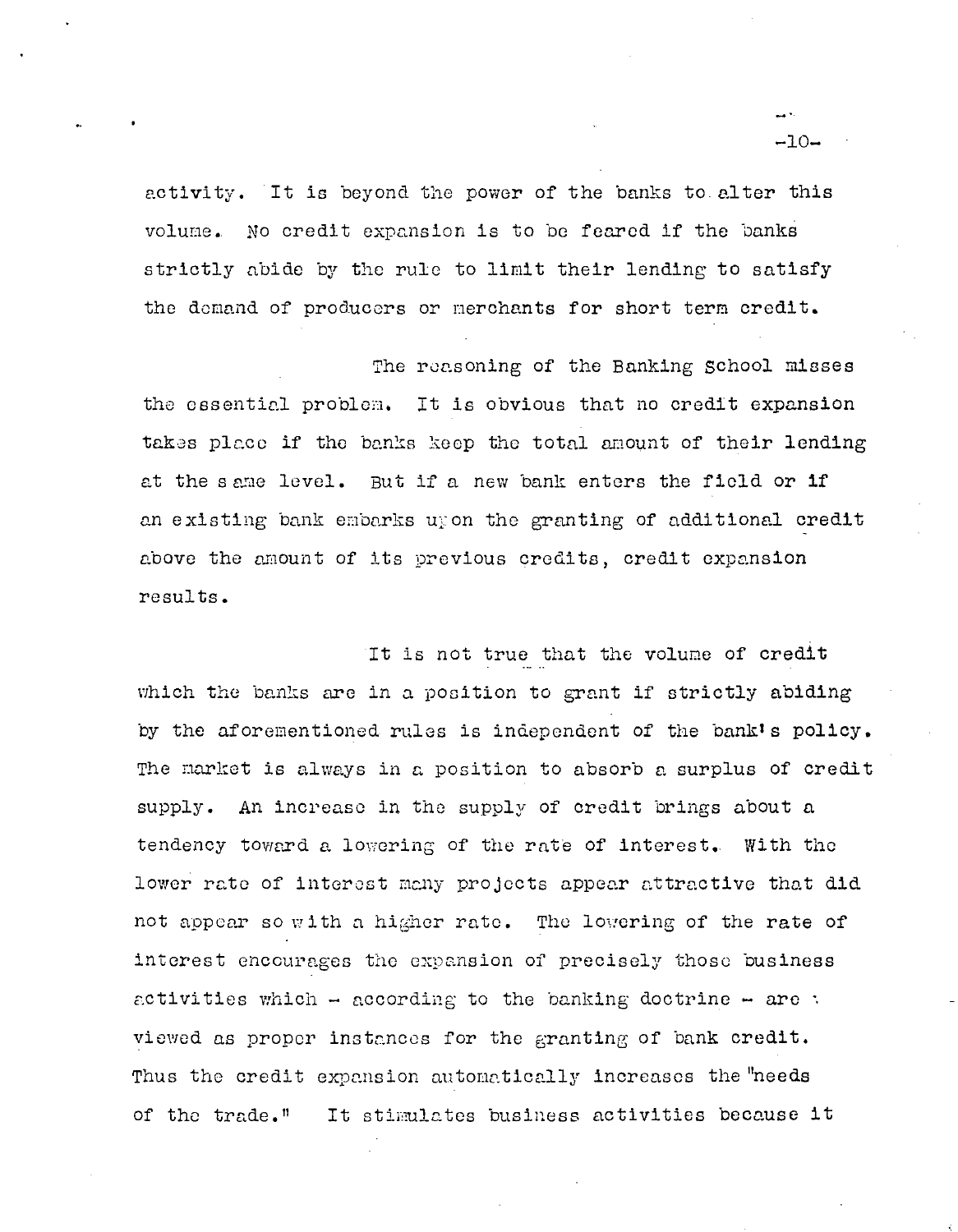cheapens the exchange of future purchasing power for present purchasing power. While the supply of capital goods remained unaltered, there is now a greater demand for them on the part of business. Prices must consequently rise. A boom starts.

#### II. The Currency Principle.

The currency School intended to provide an explanation of the recurrence of economic crises. They first observed that the root cause of the depression is the preceding boom, and substituted for the study of crises the study of the trade cycle.

Their reasoning ran this way: If the British banks expand credit while conditions in the other countries remain unchanged, British prices are rising and those on the world market lag behind them. Consequently there is an excess of British imports over exports. As the surplus of imported goods cannot be paid for by shipping bank notes, the importers must export gold. Hence gold is withdrawn from the banks, their reserves are dwindling. This "external drain" forces upon the banks a restriction of their lending activities. The artificial boom comes to an end and gives way to a depression.

The main fault of the Currency School was that it dealt with bank notes only and did not realize that deposits subject to check are only technically different from bank notes, while their economic significance is equal to that

 $-11-$ 

 $\vec{z}$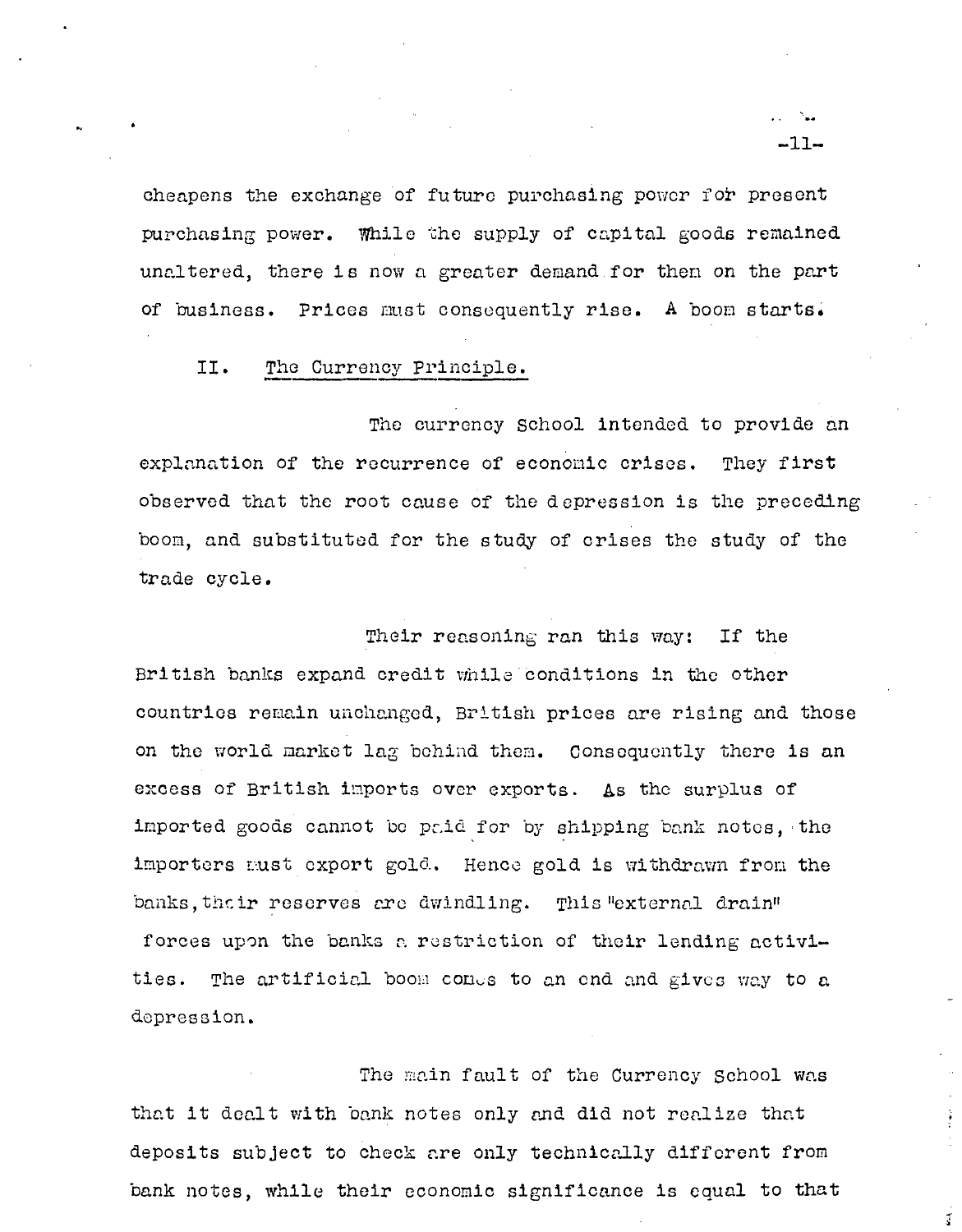of bank notes. This failure vitiated the English Bank Act of  $1844.$  But it is easy to rectify this error by a simple extension of the theory.

-أتجرأت

#### TTT. The Austrian Theory of the Trade Cycle.

The Currency Theory did not consider the problem of the consequences of credit expansion within an isolated country or of a synchronous credit expansion in all countries. It did not enter into a discussion of the way in which the market and the whole apparatus of production and distribution react to credit expansion. This task was accomplished by the Austrian theory.

The rate of interest established on a market not hampered by credit expansion, says the Austrian theory, separates those business projects which can be carried out under the existing state of the supply of capital goods and consumers' preferences from those that cannot. With the lowering of the rate of interest, brought about by credit expansion, the entrepreneurs embark upon projects for the realization of which the available amount of factors of production does not suffice.\* They are deceived by the

<sup>\*</sup> It is necessary to keep in mind that interest rates, in the course of a credit expansion, are - with the exception of the very beginning of the process - not always low when compared with the level which business used to consider as normal. But they are always low when measured by the standard which they would have to reach in a period of progressive inflation and its corollary, a general rise of prices, since they would have to include at such a time a compensation for the depreciation of the money unit going on in the period of the loan.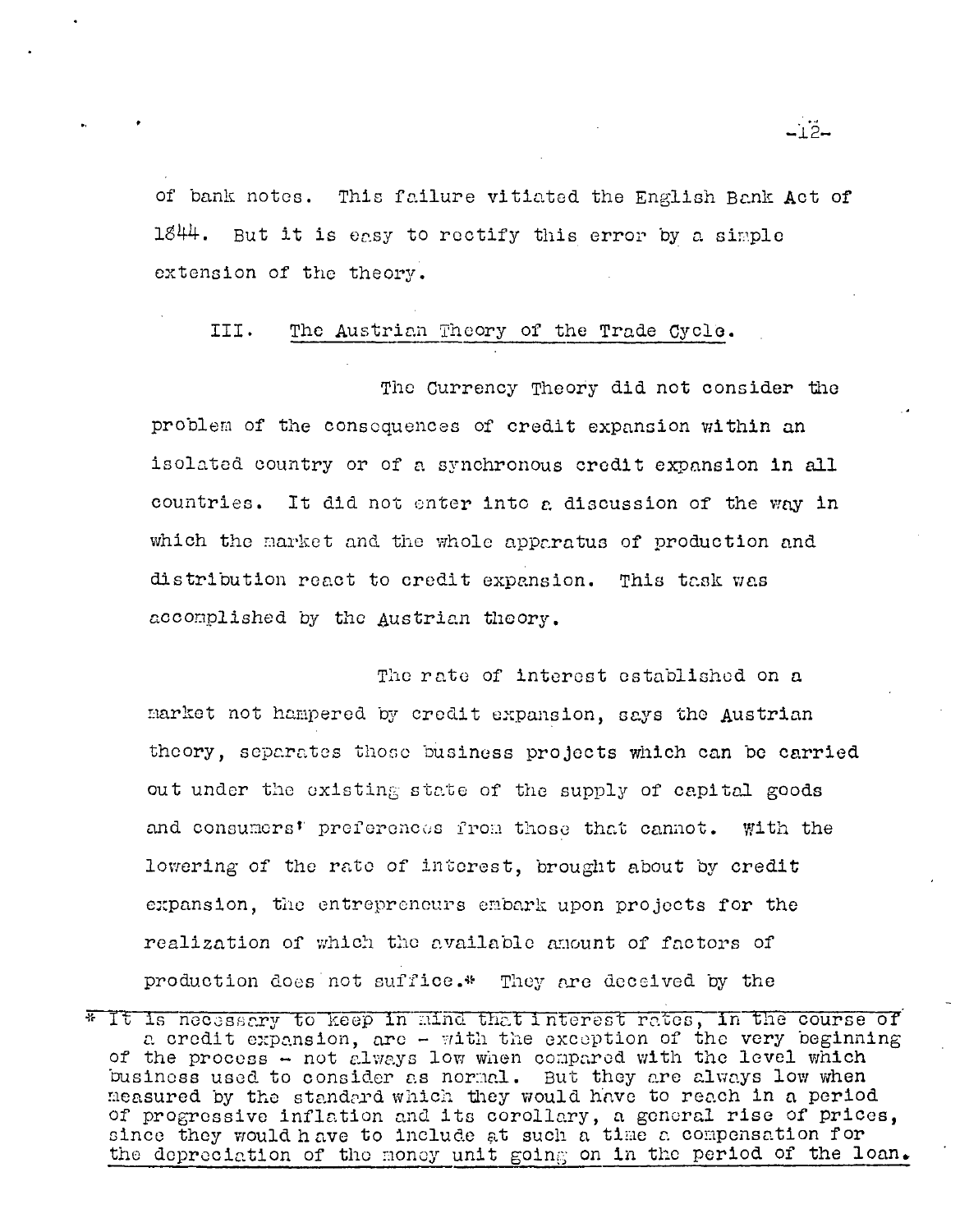appearance of a non-existing richness in the supply of material factors of production. They behave like a master-builder who has overrated the amount of building material available, has used up too much for the foundations and cannot complete his plan on account of a lack of material. Some of the new projects will never be finished, others, when finished will be useless for lack of the plants producing the required complementary producers' goods, others will not yield an adequate return on the capital invested.

It is true, the banks (or the governments) are in a position to prolong the boom for some time by injecting progressively increasing quantities of bank notes and deposits. But the artificially created prosperity cannot last for ever. Sooner or later it must come to an end. There are only two alternatives:

The banks do not stop and go on expanding credit at a  $\hat{c}$ . progressively accelerated pace. But the spell of inflation breaks once the public has the conviction that the banks and the authorities are reselved not to stop. If no limit of the inflation and consequently of the general rise of prices can be foreseen, a general Flucht in die Sachwerte starts. Everybody becomes aware of the fact that to hold cash and balances with the banks involves loss and that he does better to buy and store goods. Everybody is anxious to get rid of money and to exchange it for some commodities no matter how much he must

 $-13-$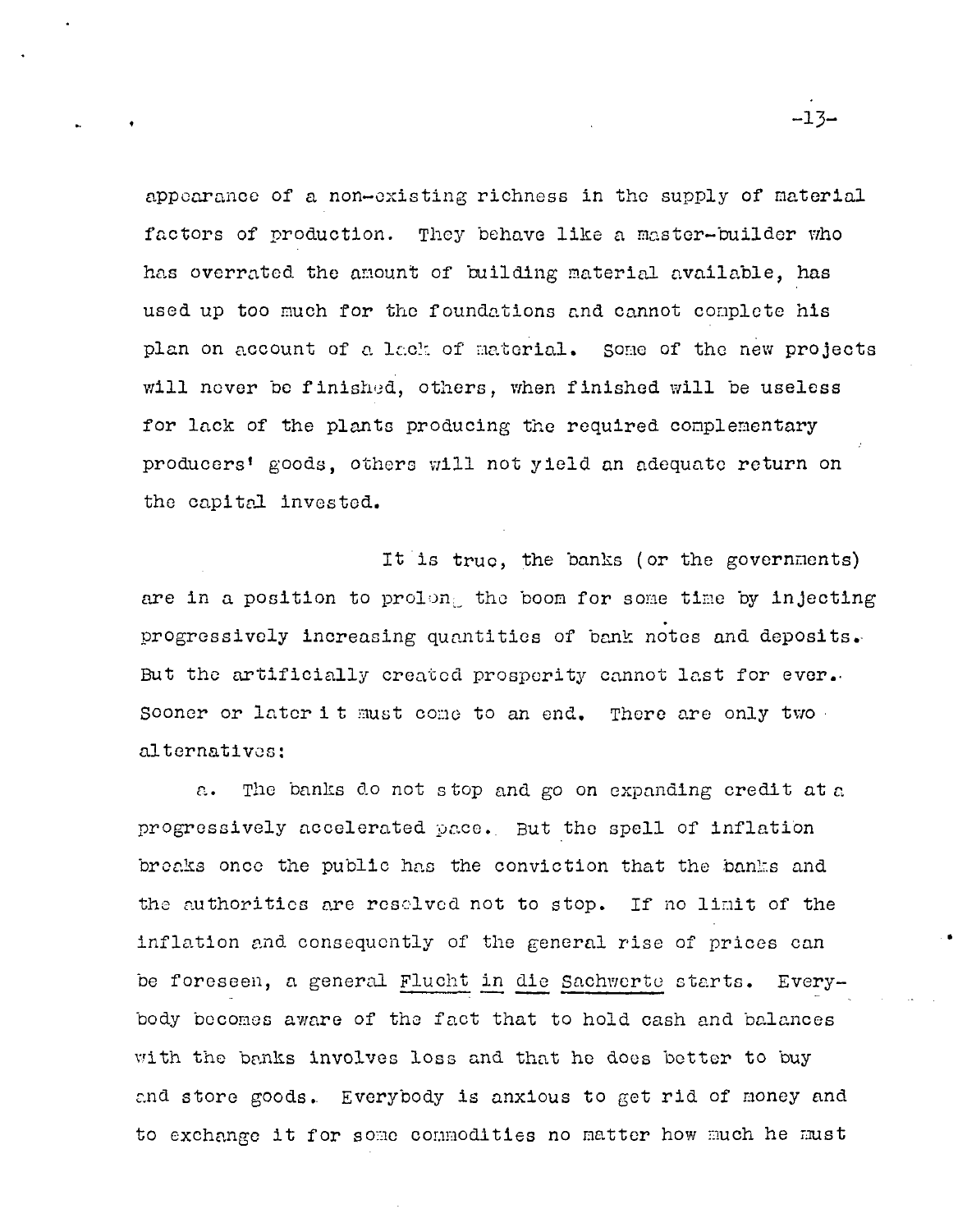pay for them. Prices are running away, the purchasing power of the monetary unit drops to zero. The national currency system cracks.

As a rule the banks do not let things go so far. They  $B$ . stop sooner by restricting credit. Then the day of reckoning dawns. The illusions disappear, people begin again to see reality as it is. The blunders committed in the boom become visible.

In every case the slump is unavoidable. There is no means to make permanent a boom created by credit expansion and inflation.

The slump does not destroy values, but merely illusions. It does not make people poorer, it merely makes them aware of the impoverishment brought about by the malinvestment of the boom. Not the depression is an evil, but the preceding boom. The depression is the process of adjustment of economic conditions to the real state of affairs. **The** fall of prices and wage rates is the preliminary step toward recovery and future real presperity. He who wants to prevent the recurrenc of economic crises must prevent the resumption of credit expansion.

In short: Credit expansion is doomed to failure at any rate. There is no means to substitute ficti-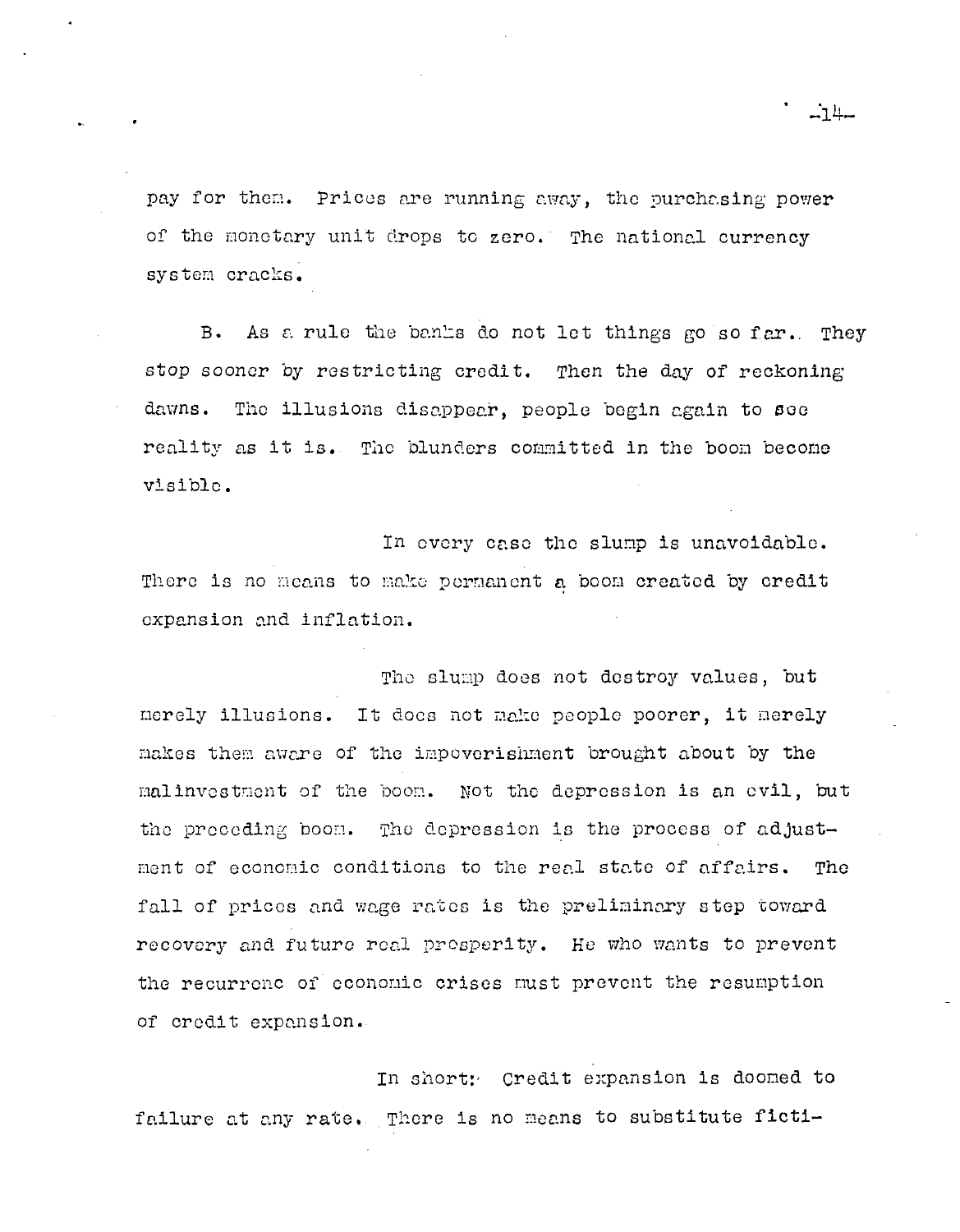tious capital created by monetary and credit manipulation for non-existing capital goods. The only method to increase a nation's wealth and income is to save and to accumulate more real capital goods.

The rate of interest is a market phenomenon. In the long run its height does not depend on the supply of money and credit. It is determined by the difference in the valuation of present goods and future goods. An increase in the supply of money and credit lowers the rate of interest only temporarily. In pringing about malinvestment it finally results in a reduction in the amount of capital goods available. The economy has to pay heavily for the orgy of the artificial boom.

#### IV. The Socialists' Rejection of the Austrian Theory.

In the eyes of the socialists there is no such thing as a scarcity of material factors of production. Mankind could enjoy a life in plenty. Scarcity is merely an outcome of the capitalist mode of production and distribution. Economic crises are an evil inherent in capitalism. They have nothing at all to do with the endeavors to expand credit and to lower the rate of interest by bank manipulation.

The consistent supporters of these tenets blithely assert that interest is a purely monetary phenomenon that could not exist in a barter economy. (Such were, for

agairtí

 $-15-$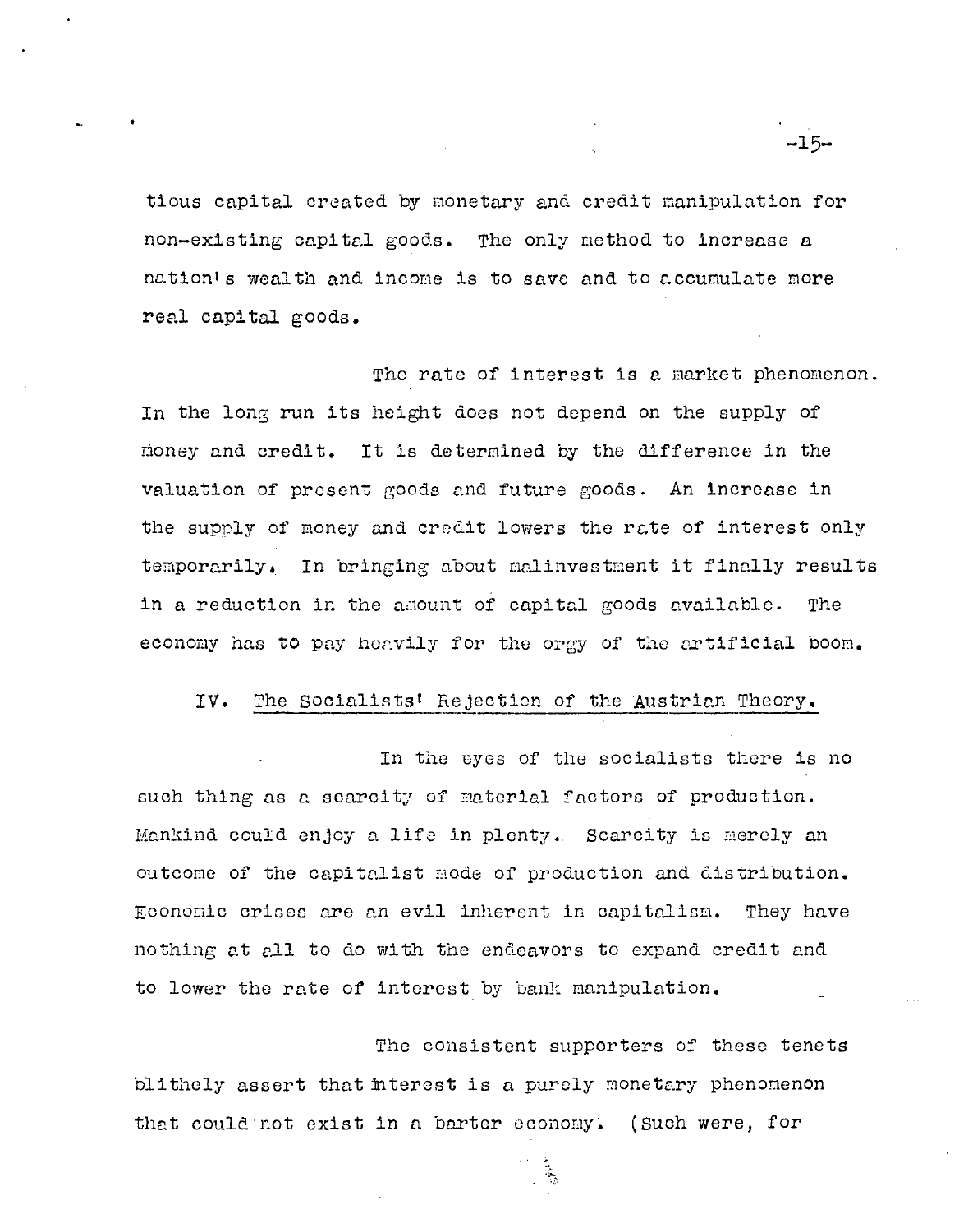instance the ideas of Silvio Gesell, the Minister of Finance of the short-lived communist Soviet-Regime in Munich; Lord Keynes is full of praise for Gesell and calls him an "unduly neglected prophet.") Others are less outspoken and cling to a more cautious language. But a faulty doctrine does not gain anything from the fact that its advocates lack the courage to profess frankly all the conclusions which must be drawn logically from the principles they have espoused.

Whoever does not share the opinion that the rate of interest is only a monetary phenomenon is under the necessity to demonstrate the mechanism by which that level of the rate of interest, which corresponds to the whole structure of market conditions, reestablishes itself when temporarily disarranged by an easy money policy. The only solution of this problem provided up to now is that of the Austrian theory.

All those economists who want to explain the trade cycle as caused by other factors than credit expansion must admit that no boom could arise if the amount of money and credit available were not increased. This implies that they cannot help admitting the fundamental thesis of the Austrian theory.

v. Salvation Through Credit Manipulation.

Consistent supporters of the doctrine that

 $-16-$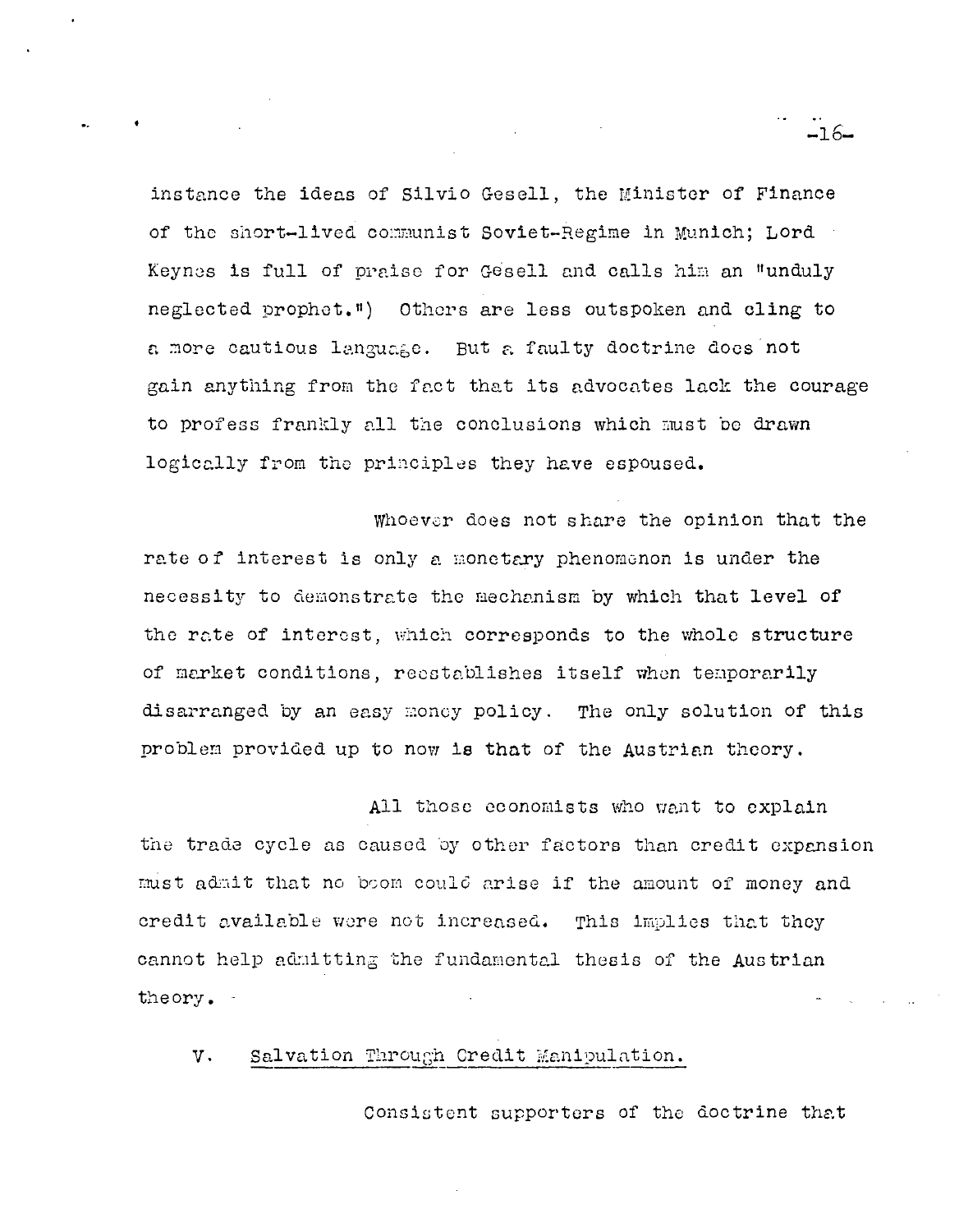the rate of interest is a monetary phenomenon only and that there is no harm in the endeavors to abolish it by credit manipulation, cannot help approving plans to establish the millenium by a reform of the monetary and banking system. The best known of the older projects of this type was that of the French socialist, Proudhon, the man who coined the phrase; Property is theft.

Such ideas are very popular with many successful businessmen. The Belgian, Ernest Solvey, advocated "social comptabilism," a system hardly distinguished from that of Proudhon. The late Th. A. Edison and Mr. Henry Ford suggested, more than twenty years ago, that the construction of motor roads be financed by the issue of additional paper money in order to avoid the payment of interest to the banks or the public.

The present-day variety of this old superstition is embodied in the doctrine of unbalanced budgets and government spending. As far as the government procures the means required for spending by taxing the citizens and by borrowing from the public, its spending curtails the individuals' capacity to invest to the same extent that it increases that of the government. As far as the government borrows from the commercial banks or issues additional paper money, it embarks upon credit expansion and inflation.

 $-17-$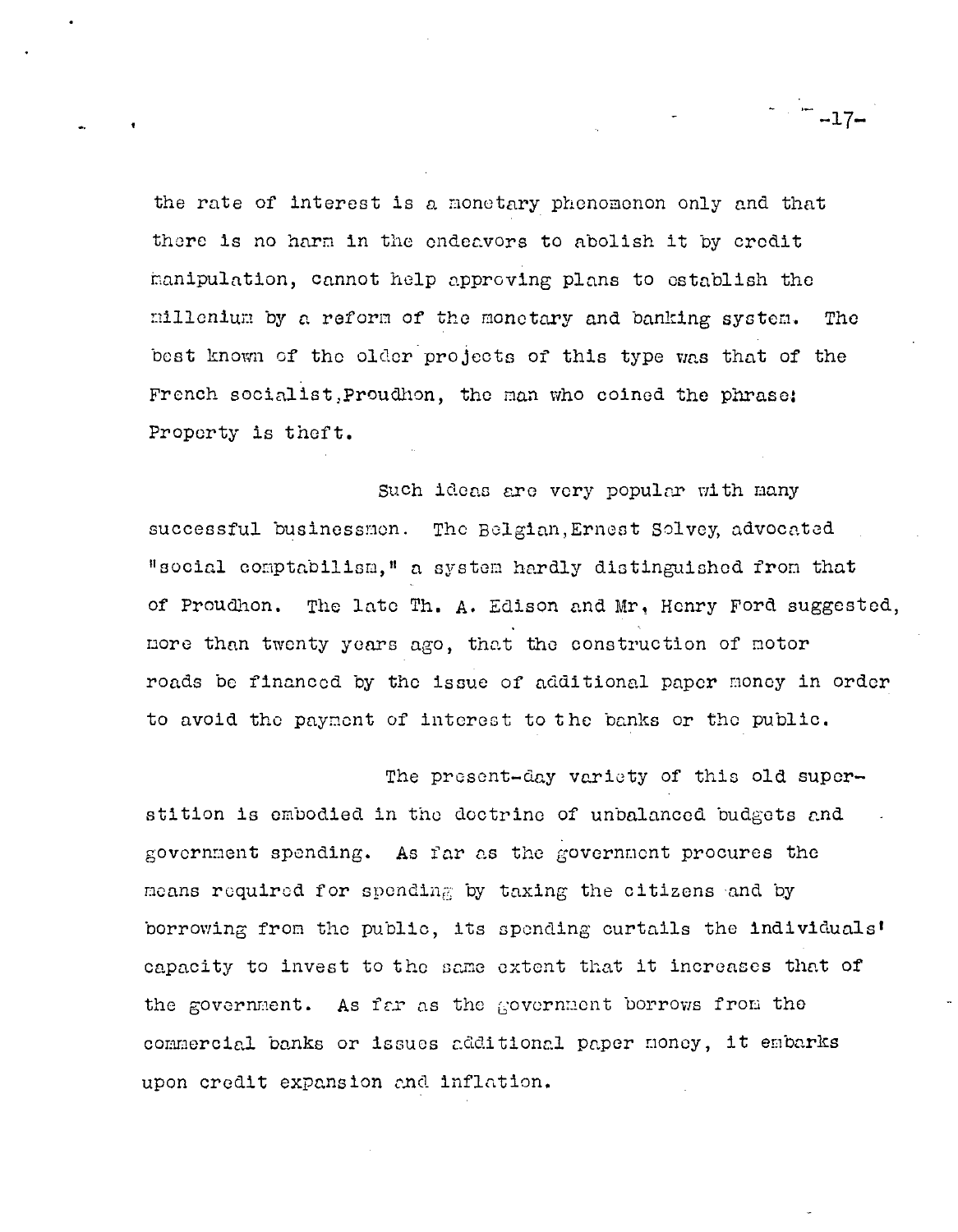In the early stages of every instance of credit expansion and inflation there is always optimism. People do not want to pay attention to the warning voices of the economists. They stubbornly insist that their present situation has nothing in common with the boom periods of the past and that the theorists are wrong in predicting the breakdown of the "prosperity." But when the crisis comes, people become desperate, then they impeach not the faulty monetary and credit policies but the capitalist system as such.

#### $\mathsf{C}$ . The Foreign Exchange Controversy.

#### I. The Purchasing Power Parity Theory.

The exchange ratio between two different kinds of money tends to correspond to the exchange ratio between each of then and connodities and services. It is usual to call this ratio the static or natural ratio. If this exchange ratio between two kinds of money is disturbed, people will start operations - buying and selling - in order to profit from existing discrepancies. These transactions tend to reestablish the natural ratio.

It does not make any difference whether the two kinds of money are used in the same country simultaneously (as was the case under the old parallel standard) or whether each country uses one of them only. The natural rate of foreign

-18-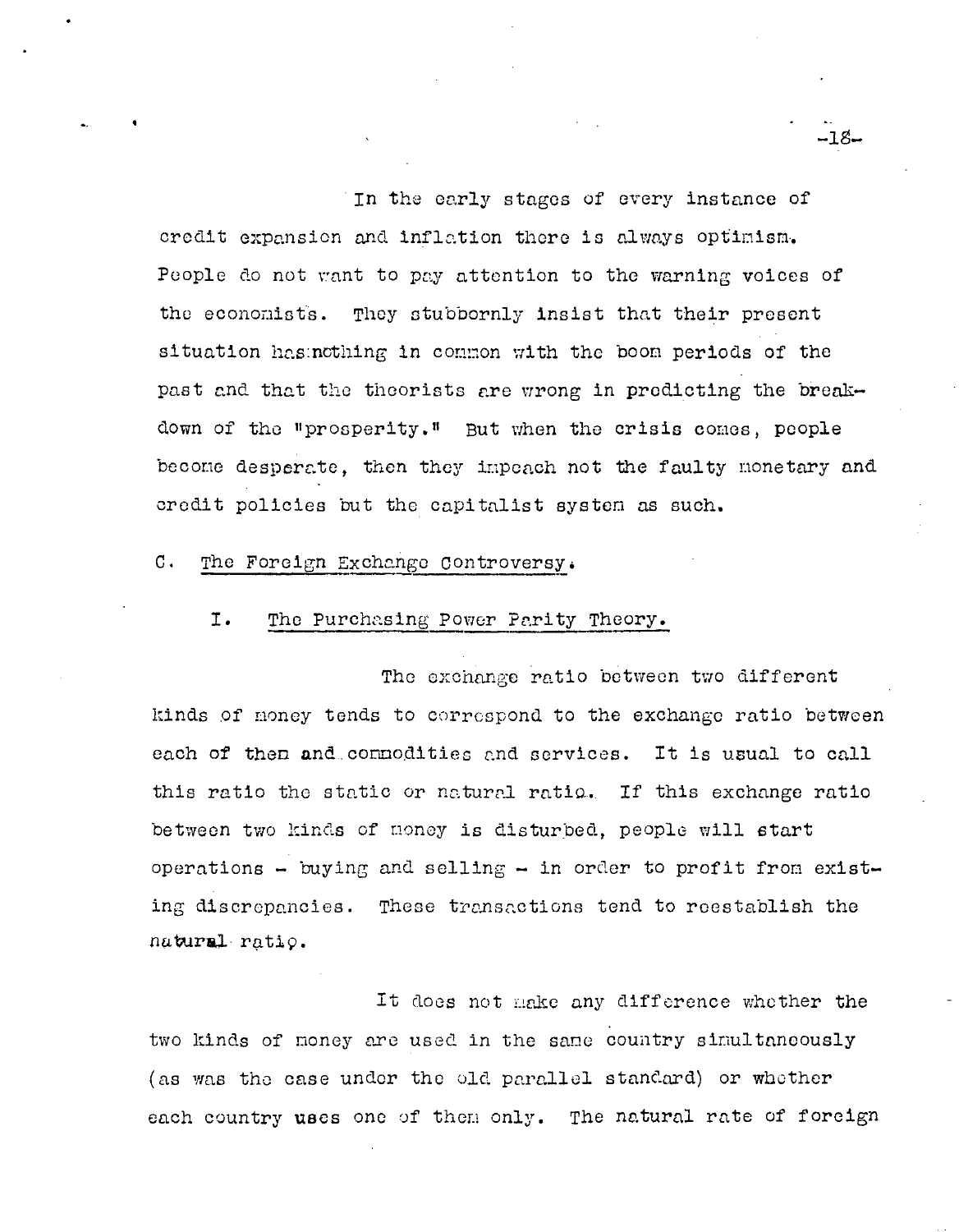exchange is determined by the purchasing power of each of the two kinds of money.

-19-

If a payment has to be effected in a distant place, the transaction is burdened with the cost of shipping the money. These costs are avoided if claims and debts of various people in the two places can be cleared. If complete settlement of all payments due can be achieved in this way, no actual shipping of money is required. If an unsettled surplus turns up, it must be settled by transfers from place to place.

The balance of payments does not determine the exchange ratio. It only determines how much of the cost of shipping money can be saved. If the two places or countries in question use the same precious metal as the standard, the balance of payments determines the fluctuations of the rate of exchange within the rigid limits set by the cost of shipping money (gold points or shipping points.)

II. The balance of payment theory.

The balance of payment theory asserts that foreign exchange rates are determined by the balance of payments.

This doctrine fails to realize that the amount of foreign trade depends on the price structure.

If Atlantis imports from Thule a commodity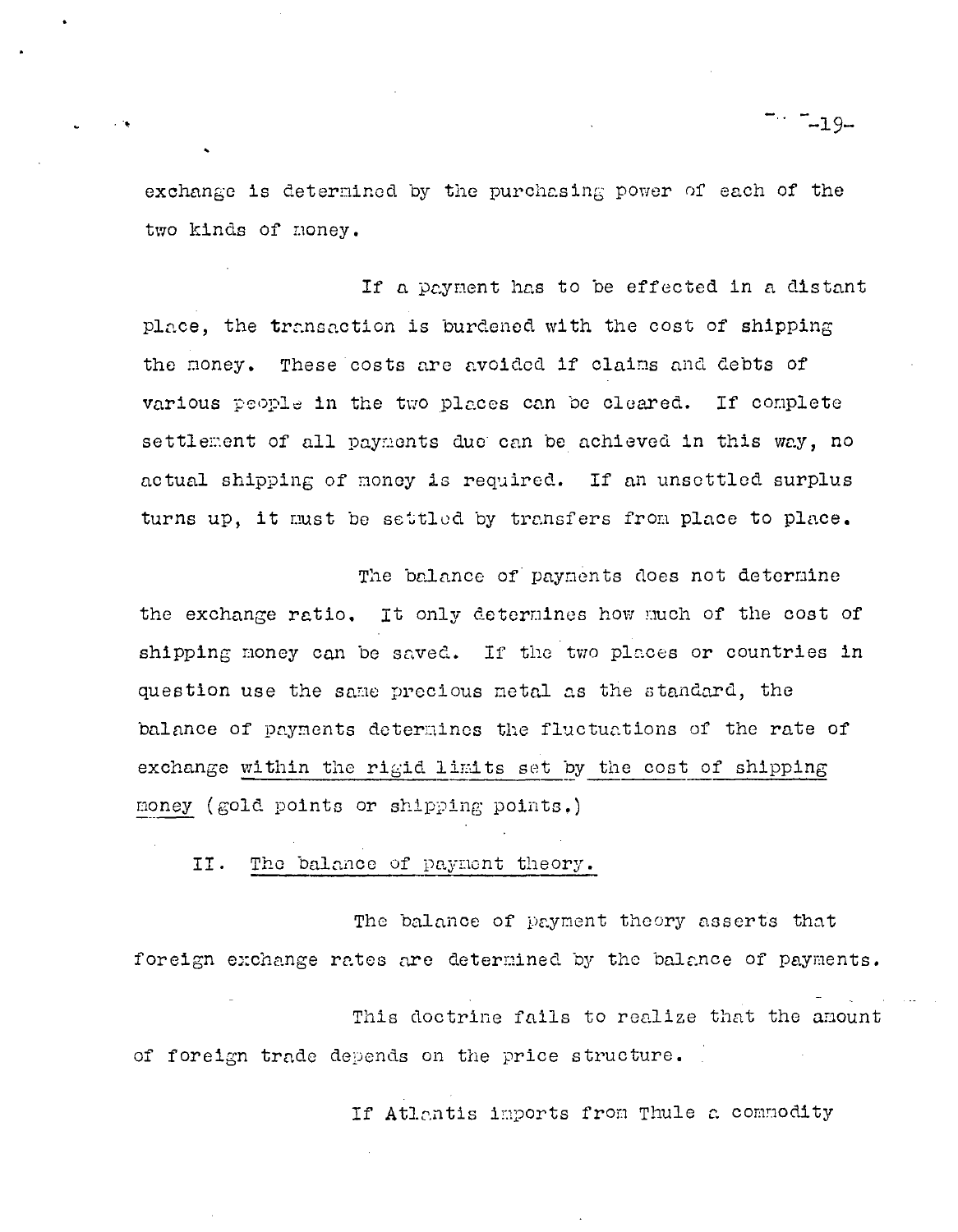A, for the unit of which 2 Ducats must be paid in Atlantis, the commodity must be sold in Thule at the equivalent of 2 Ducats in its local currency, i.e., 10 Florins. If, without any inflation in Thule, the price of the Ducat goes up to 3 Florins, the importation of A must drop or stop altogether, because at the price of 15 Florins the demand for A in Thule shrinks or disappears altogether. A rise of foreign exchange rates which does not correspond to a rise of domestic prices (a fall of the purchasing power of the domestic currency) has thus the tendency to render the country's balance of payment "favorable."

But, object the supporters of the balance of payment theory, things are certainly different if A is a vital necessity for the citizens of Thule. Then they must import A no matter how much its price goes up. This, too, is a fallacy. If the individual citizens of Thule spend more Florins for the purchase of A, they must, if there is no demestic inflation, restrict their buying of other commodities either domestic or imported. In the first case the prices of these domestic commodities drop and they become available for export. In the second case the amount of foreign exchange that would have been absorbed by the importation of other goods becomes available for the purchase of A.

Only if there is domestic inflation in Thule, a rise of the price of  $A$  (in Florins) does not hinder

 $-20-$